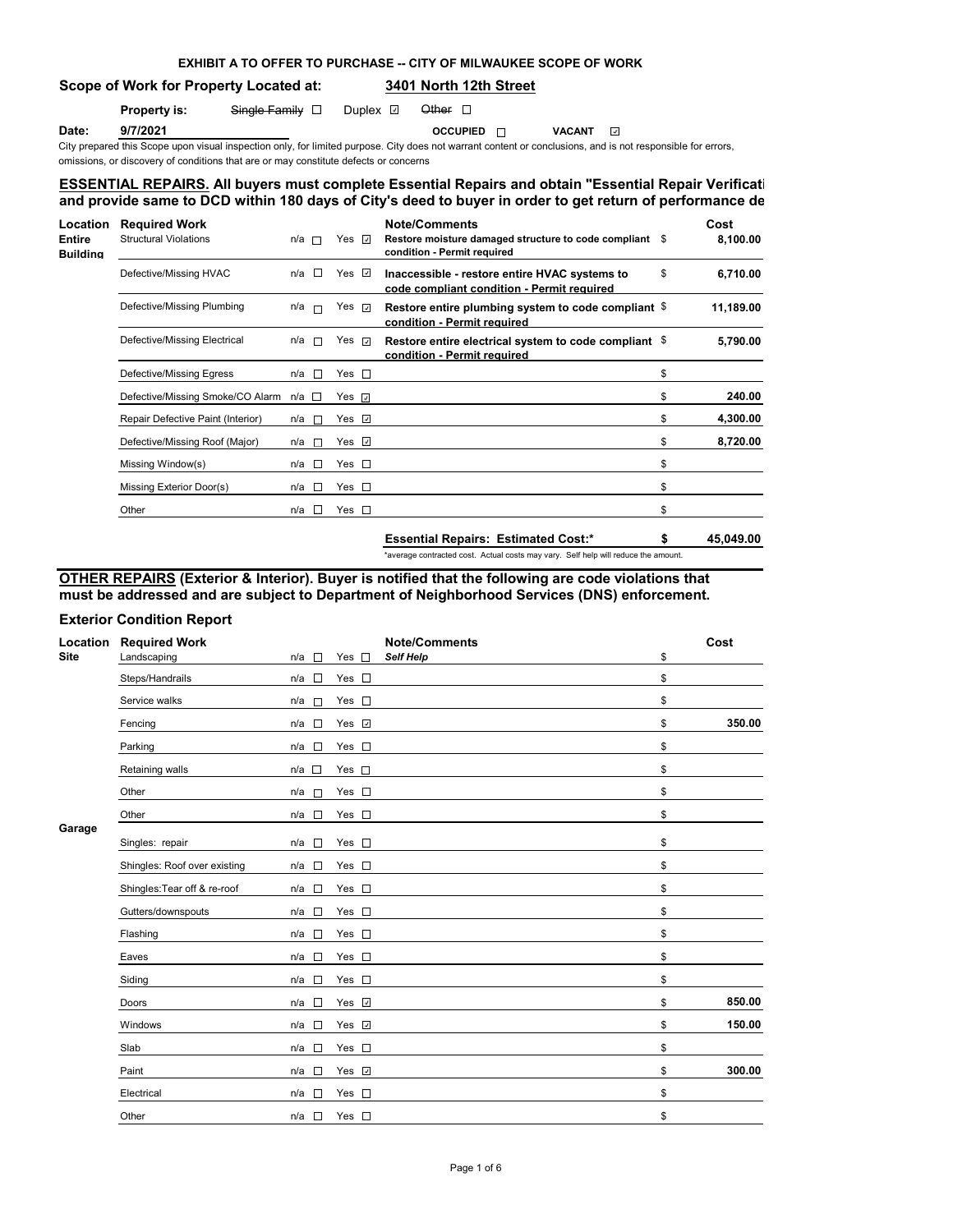### **Porches**

| гичнеэ | Roof                         | $\Box$<br>n/a                      | Yes $\square$  |                       | \$             |
|--------|------------------------------|------------------------------------|----------------|-----------------------|----------------|
|        | Deck-upper                   | n/a<br>$\overline{\phantom{a}}$    | Yes<br>$\Box$  |                       | \$             |
|        | Deck--lower                  | $\sim$<br>n/a                      | Yes $\square$  |                       | \$             |
|        | Steps/handrails              | $\overline{\phantom{a}}$<br>n/a    | Yes <b>v</b>   |                       | \$<br>1,175.00 |
|        | Ceiling                      | $\sim$<br>n/a                      | Yes $\square$  |                       | \$             |
|        | Guardrails                   | $\overline{\phantom{a}}$<br>n/a    | Yes <b>☑</b>   |                       | \$<br>350.00   |
|        | Structural                   | $\Box$<br>n/a                      | Yes $\square$  |                       | \$             |
|        | Paint                        | n/a<br>$\overline{\phantom{a}}$    | Yes <b>☑</b>   |                       | \$<br>648.00   |
|        | Other                        | $\sim$<br>n/a                      | Yes V          |                       | \$<br>100.00   |
| House  | Chimney                      | $\overline{\phantom{a}}$<br>n/a    | $\Box$<br>Yes  |                       | \$             |
|        | Shingles: repair             | n/a<br>$\sim$                      | Yes $\square$  |                       | \$             |
|        | Shingles: Roof over existing | n/a<br>$\sim$                      | Yes $\square$  |                       | \$             |
|        | Shingles: Tear off & re-roof | n/a<br>$\sim$                      | Yes <b>☑</b>   | See essential repairs | \$             |
|        | Gutters/downspouts           | n/a<br>$\sim$                      | Yes <b>v</b>   |                       | \$<br>1,008.00 |
|        | Flashing                     | $\sim$<br>n/a                      | Yes $\square$  |                       | \$             |
|        | Eaves                        | $\overline{\phantom{a}}$<br>n/a    | Yes <b>☑</b>   |                       | \$<br>756.00   |
|        | Siding                       | $\sim$<br>n/a                      | Yes <b>v</b>   |                       | \$<br>2,025.00 |
|        | Storm/Security Doors         | $\Box$<br>n/a                      | Yes $\sqrt{2}$ | Hardware missing      | \$<br>65.00    |
|        | Prime ("main") Doors         | n/a<br>$\overline{\phantom{a}}$    | Yes v          |                       | \$<br>1,800.00 |
|        | Storm Windows                | n/a<br>$\sim$                      | Yes <b>☑</b>   |                       | \$<br>297.00   |
|        | Prime ("main") Windows       | n/a<br>$\sim$                      | Yes <i>⊽</i>   |                       | \$<br>5,325.00 |
|        | Paint                        | $\sim$<br>n/a                      | Yes <b>⊽</b>   |                       | \$<br>1,650.00 |
|        | Foundation                   | $\sim$<br>n/a                      | Yes <b>☑</b>   | Tuckpointing          | \$<br>100.00   |
|        | Electrical                   | $\sim$<br>n/a                      | Yes <b>v</b>   |                       | \$<br>140.00   |
|        | Other                        | $\sim$<br>n/a                      | Yes $\square$  |                       | \$             |
|        | Other                        | n/a<br>$\sim$                      | Yes $\square$  |                       | \$             |
|        | Other                        | $\sim$<br>n/a                      | Yes $\square$  |                       | \$             |
|        | Other                        | $\mathcal{L}_{\mathcal{A}}$<br>n/a | Yes $\square$  |                       | \$             |

**Exterior: Estimated Cost:\* \$ 17,089.00**

\*average contracted cost. Actual costs may vary. Self help will reduce the amount.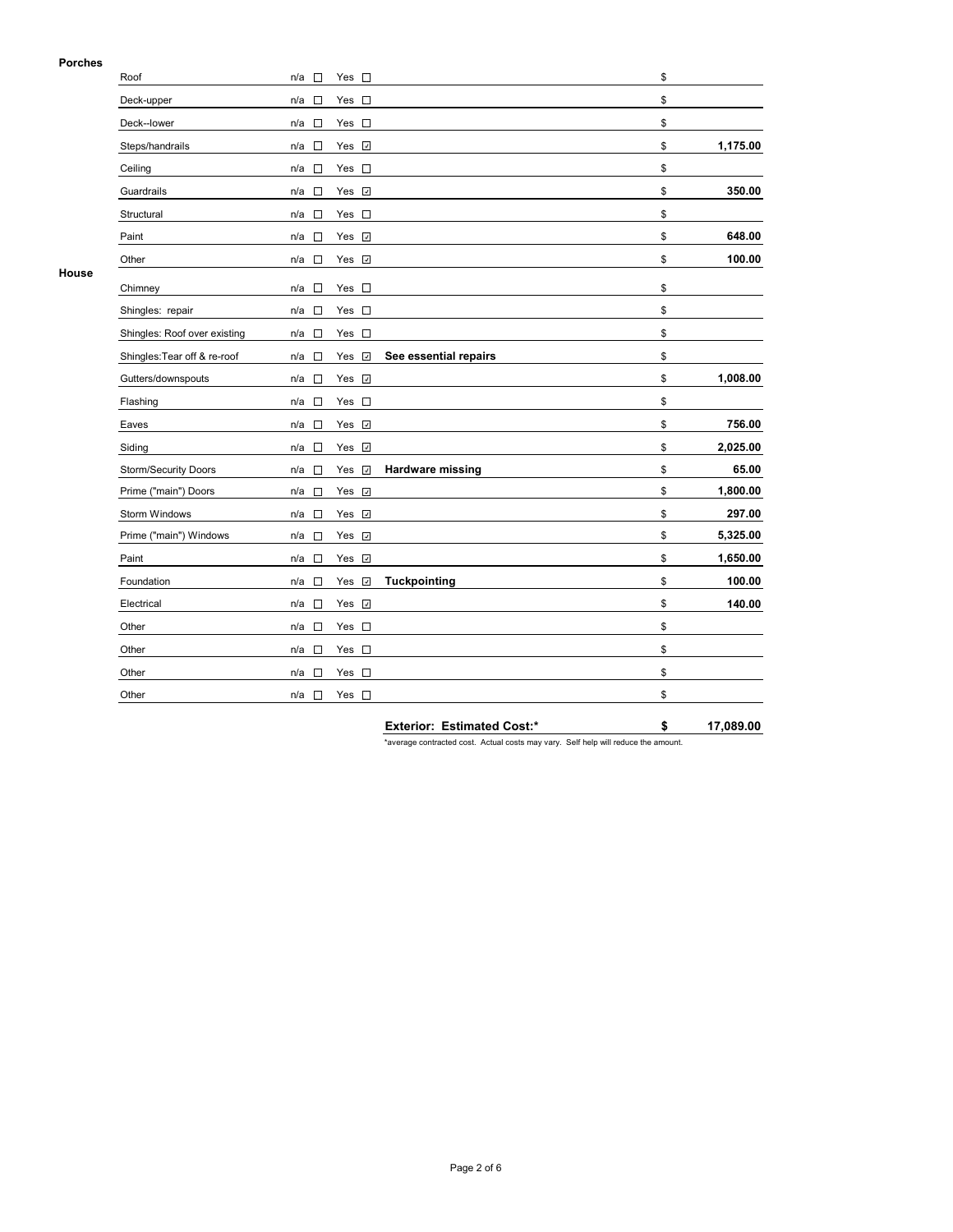# **Interior Condition Report**

|                   | <b>IIIIGHUI CUNININII REPULI</b><br><b>Unit:</b> Entire unit (single family)<br>Upper unit of duplex | $\Box$<br>$\Box$                |                 | Lower unit of duplex M<br>$\Box$<br>Other |              |
|-------------------|------------------------------------------------------------------------------------------------------|---------------------------------|-----------------|-------------------------------------------|--------------|
| Heating           | <b>Mechanical Required Work</b>                                                                      |                                 |                 |                                           |              |
|                   | Repair/replace boiler                                                                                | $\sim$<br>n/a                   | Yes $\square$   |                                           | \$           |
|                   | Repair radiation                                                                                     | $\sim$<br>n/a                   | Yes $\square$   |                                           | \$           |
|                   | Repair/replace furnace                                                                               | $\Box$<br>n/a                   | Yes M           | Inaccessible, see essential repairs       | \$           |
|                   | Repair ductwork                                                                                      | $\Box$<br>n/a                   | $\omega$<br>Yes | See essential repairs                     | \$           |
|                   | Replace thermostat                                                                                   | $\sim$<br>n/a                   | Yes <b>☑</b>    |                                           | \$<br>100.00 |
|                   | Repair/replace grilles                                                                               | □<br>n/a                        | Yes V           |                                           | \$<br>150.00 |
| <b>Electrical</b> | Tune boiler/furn. insp ht exchanger                                                                  | П<br>n/a                        | Yes $\square$   |                                           | \$           |
|                   | Repair/replace receptacles                                                                           | $\overline{\phantom{a}}$<br>n/a | $\omega$<br>Yes | See essential repairs                     | \$           |
|                   | Repair/replace switches                                                                              | n/a<br>П                        | $\omega$<br>Yes | See essential repairs                     | \$           |
|                   | Repair/replace fixtures                                                                              | $\overline{\phantom{a}}$<br>n/a | $\omega$<br>Yes | See essential repairs                     | \$           |
|                   | Install outlets and circuits                                                                         | $\sim$<br>n/a                   | $\omega$<br>Yes | See essential repairs                     | \$           |
|                   | Install outlets and circuits                                                                         | $\overline{\phantom{a}}$<br>n/a | $\sim$<br>Yes   |                                           | \$           |
|                   | Install outlets and circuits                                                                         | n/a<br>$\overline{\phantom{a}}$ | Yes $\square$   |                                           | \$           |
|                   | Install outlets and circuits                                                                         | $\overline{\phantom{a}}$<br>n/a | Yes □           |                                           | \$           |
|                   | Upgrade service                                                                                      | $\sim$<br>n/a                   | Yes $\square$   |                                           | \$           |
|                   | Other                                                                                                | $\overline{\phantom{a}}$<br>n/a | Yes $\square$   |                                           | \$           |
|                   | Other                                                                                                | $\overline{\phantom{a}}$<br>n/a | Yes $\square$   |                                           | \$           |
| Plumbing          | Repair/replace kitchen sink                                                                          | n/a<br><b>TO</b>                | Yes<br>$\sim$   |                                           | \$           |
|                   | Repair/replace kitchen sink faucet                                                                   | n/a<br>$\overline{\phantom{a}}$ | Yes <i>⊽</i>    | See essential repairs                     | \$           |
|                   | Repair/replace tub                                                                                   | n/a<br>$\overline{a}$           | $\omega$<br>Yes | See essential repairs                     | \$           |
|                   | Repair/replace tub faucet                                                                            | $\sim$<br>n/a                   | Yes <i>⊽</i>    | See essential repairs                     | \$           |
|                   | Repair/replace toilet                                                                                | n/a<br>П                        | $\omega$<br>Yes | See essential repairs                     | \$           |
|                   | Repair/replace lavatory                                                                              | n/a<br>$\overline{\phantom{a}}$ | Yes<br>$\omega$ | See essential repairs                     | \$           |
|                   | Repair/replace lavatory faucet                                                                       | n/a<br>$\overline{a}$           | $\omega$<br>Yes | See essential repairs                     | \$           |
|                   | Repair/replace wash tub                                                                              | $\Box$<br>n/a                   | Yes <i>⊡</i>    | Inaccessible, see essential repairs       | \$           |
|                   | Repair/replace wash tub faucet                                                                       | n/a<br>$\sim$                   | $\omega$<br>Yes | Inaccessible, see essential repairs       | \$           |
|                   | Unclog piping:                                                                                       | n/a<br>$\overline{\phantom{a}}$ | Yes $\square$   |                                           | \$           |
|                   | Repair drain/waste/vent piping                                                                       | n/a<br>$\sim$                   | $\omega$<br>Yes | See essential repairs                     | \$           |
|                   | Repair water piping                                                                                  | $\sim$<br>n/a                   | Yes ⊡           | See essential repairs                     | \$           |
|                   | Repair/replace water heater                                                                          | $\sim$<br>n/a                   | Yes<br>$\omega$ | Inaccessible, see essential repairs       | \$           |

Other  $n/a \Box$  Yes  $\Box$ Other  $n/a$   $\square$  Yes  $\square$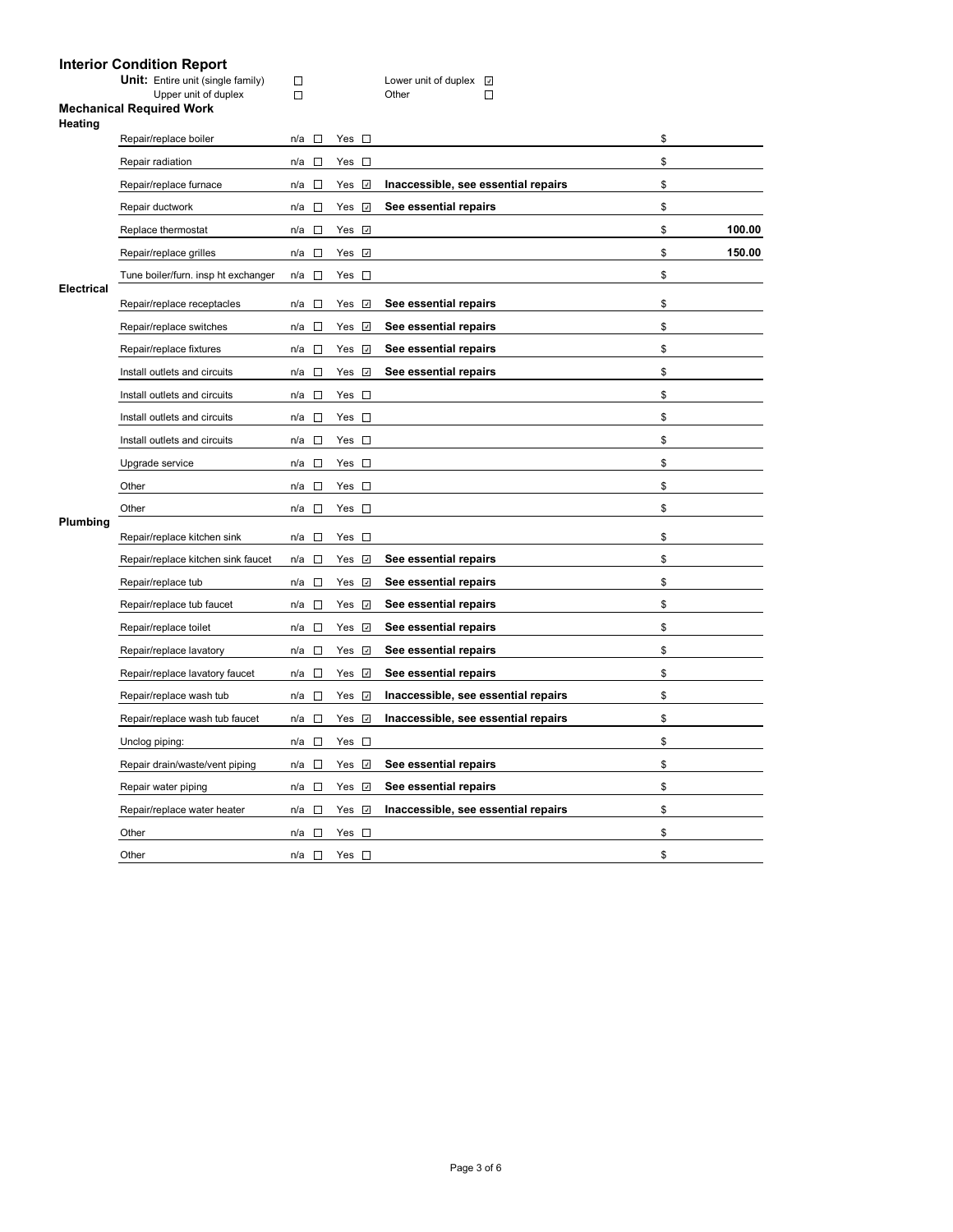## **Windows** Replace broken glass n/a  $\Box$  Yes  $\Box$  \$ Repair or replace sash n/a  $\Box$  Yes  $\Box$ **Doors** Repair or replace doors n/a □ Yes **□** and the set of the set of the set of the **950.00 \$** 950.00 Repair or repl. locks/latches n/a Yes *Self Help* \$ **275.00 Walls/Ceilings Repair or repl. @ defective n/a □ Yes □** and the set of the set of the set of the set of the set of the set of the set of the set of the set of the set of the set of the set of the set of the set of the set of the set of **Fire Safety**<br>Install smoke/CO alarm:bsmt. Install smoke/CO alarm:bsmt. n/a Yes *See essential repairs* \$ Install smoke/CO alarm: 1st flr. n/a □ Yes *⊡* See essential repairs **\$** \$ Install smoke/CO alarm: 2nd flr. n/a  $\Box$  Yes  $\Box$  Self Help \$ **Handrails** Repair/replace defective n/a □ Yes *⊡* Self Help **blues and Self Accord \$ 124.00 Stairs** Repair defective n/a □ Yes **□** and the set of the set of the set of the set of the set of the set of the set of the set of the set of the set of the set of the set of the set of the set of the set of the set of the set of **Floors** Repair defective n/a □ Yes **□** and the state of the state of the state of the **2,750.00 Other** Cabinetry **n/a □** Yes **□ 1,450.00 \$ 1,450.00**  $n/a \Box$  Yes  $\Box$  $n/a \Box$  Yes  $\Box$  $n/a \Box$  Yes  $\Box$ **Interior: Estimated Cost:** \$ **8,899.00**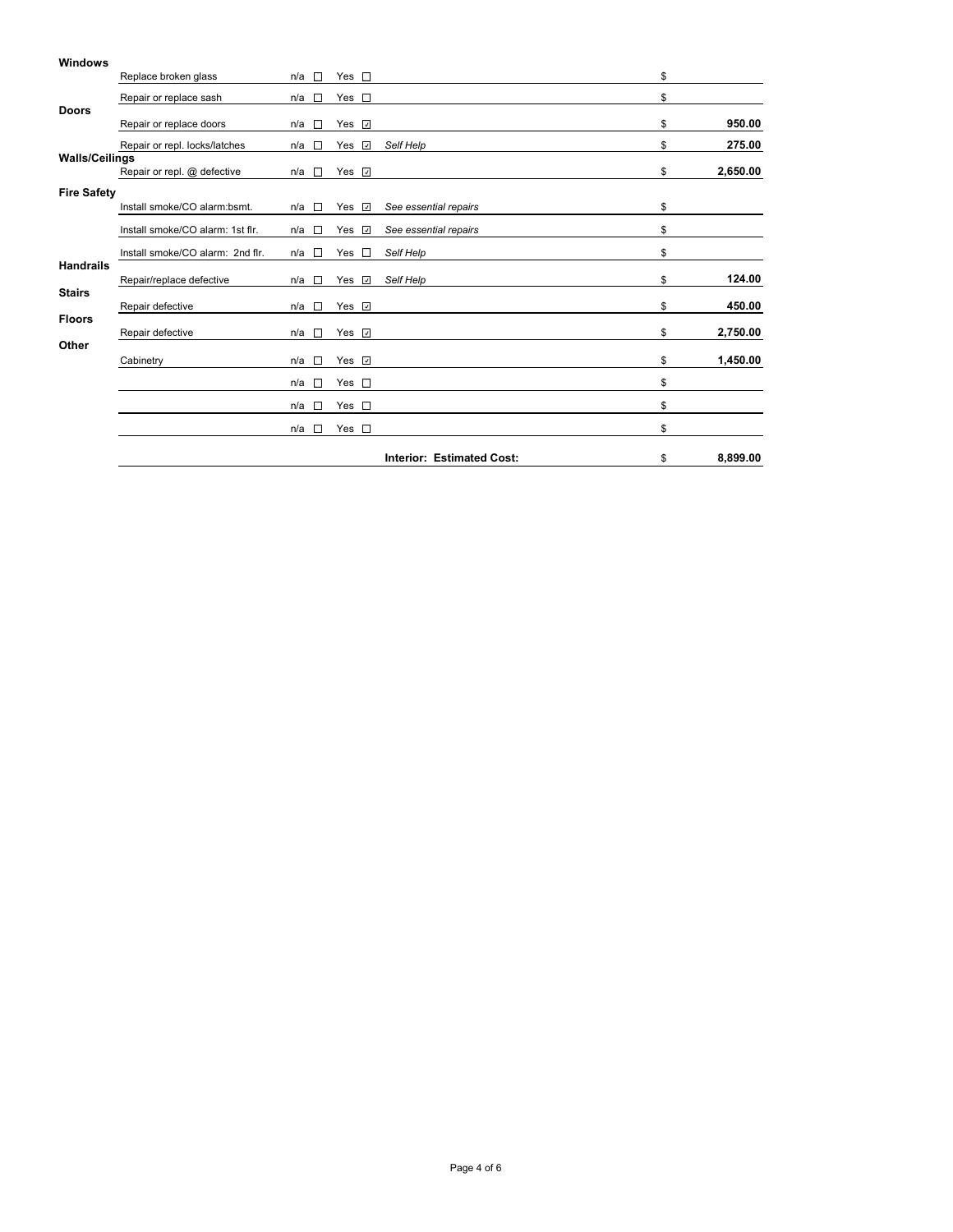|                   | <b>Interior Condition Report</b><br><b>Unit:</b> Entire unit (single family) | $\Box$                             |                                    | Lower unit of duplex $\square$       |              |
|-------------------|------------------------------------------------------------------------------|------------------------------------|------------------------------------|--------------------------------------|--------------|
| Heating           | Upper unit of duplex<br><b>Mechanical Required Work</b>                      | $\mathcal{A}$                      |                                    | Other<br>$\mathcal{L}$               |              |
|                   | Repair/replace boiler                                                        | n/a<br><b>COLLEGE</b>              | Yes $\square$                      |                                      | \$           |
|                   | Repair radiation                                                             | $\Box$<br>n/a                      | Yes $\square$                      |                                      | \$           |
|                   | Repair/replace furnace                                                       | $\sim$<br>n/a                      | Yes <b>☑</b>                       | Inaccessible - see essential repairs | \$           |
|                   | Repair ductwork                                                              | $\overline{\phantom{a}}$<br>n/a    | Yes $\square$                      |                                      | \$           |
|                   | Replace thermostat                                                           | П<br>n/a                           | Yes <b>☑</b>                       |                                      | \$<br>100.00 |
|                   | Repair/replace grilles                                                       | $\Box$<br>n/a                      | Yes <b>☑</b>                       |                                      | \$<br>150.00 |
|                   | Tune boiler/furn. insp ht exchanger                                          | $\sim$<br>n/a                      | Yes $\square$                      |                                      | \$           |
| <b>Electrical</b> | Repair/replace receptacles                                                   | $\Box$<br>n/a                      | Yes $\sqrt{2}$                     | See essential repairs                | \$           |
|                   | Repair/replace switches                                                      | $\Box$<br>n/a                      | Yes $\sqrt{2}$                     | See essential repairs                | \$           |
|                   | Repair/replace fixtures                                                      | n/a<br>□                           | Yes <b>☑</b>                       | See essential repairs                | \$           |
|                   | Install outlets and circuits                                                 | n/a<br>$\Box$                      | Yes <b>☑</b>                       | See essential repairs                | \$           |
|                   | Install outlets and circuits                                                 | $\Box$<br>n/a                      | Yes $\square$                      |                                      | \$           |
|                   | Install outlets and circuits                                                 | □<br>n/a                           | Yes $\square$                      |                                      | \$           |
|                   | Install outlets and circuits                                                 | $\Box$<br>n/a                      | Yes $\square$                      |                                      | \$           |
|                   | Upgrade service                                                              | $\sim$<br>n/a                      | Yes $\square$                      |                                      | \$           |
|                   | Other                                                                        | □<br>n/a                           | $\mathcal{L}_{\mathcal{A}}$<br>Yes |                                      | \$           |
|                   | Other                                                                        | n/a<br>п                           | Yes $\square$                      |                                      | \$           |
| Plumbing          | Repair/replace kitchen sink                                                  | $\Box$<br>n/a                      | $\omega$<br>Yes                    | See essential repairs                | \$           |
|                   | Repair/replace kitchen sink faucet                                           | n/a<br>□                           | $\omega$<br>Yes                    | See essential repairs                | \$           |
|                   | Repair/replace tub                                                           | $\mathcal{L}_{\mathcal{A}}$<br>n/a | Yes <b>☑</b>                       | See essential repairs                | \$           |
|                   | Repair/replace tub faucet                                                    | n/a<br>$\sim$                      | $\omega$<br>Yes                    | See essential repairs                | \$           |
|                   | Repair/replace toilet                                                        | n/a<br>П                           | $\omega$<br>Yes                    | See essential repairs                | \$           |
|                   | Repair/replace lavatory                                                      | $\sim$<br>n/a                      | Yes <b>☑</b>                       | See essential repairs                | \$           |
|                   | Repair/replace lavatory faucet                                               | $\Box$<br>n/a                      | Yes <b>☑</b>                       | See essential repairs                | \$           |
|                   | Repair/replace wash tub                                                      | $\sim$<br>n/a                      | Yes $\square$                      |                                      | \$           |
|                   | Repair/replace wash tub faucet                                               | $\overline{\phantom{a}}$<br>n/a    | Yes $\square$                      |                                      | \$           |
|                   | Unclog piping:                                                               | $\Box$<br>n/a                      | Yes $\square$                      |                                      | \$           |
|                   | Repair drain/waste/vent piping                                               | n/a<br>$\Box$                      | Yes $\sqrt{2}$                     | See essential repairs                | \$           |
|                   | Repair water piping                                                          | П<br>n/a                           | Yes M                              | See essential repairs                | \$           |

Repair/replace water heater n/a  $\Box$  Yes  $\Box$  **Inaccessible, see essential repairs** \$ Other  $n/a \Box$  Yes  $\Box$ Other  $n/a \Box$  Yes  $\Box$